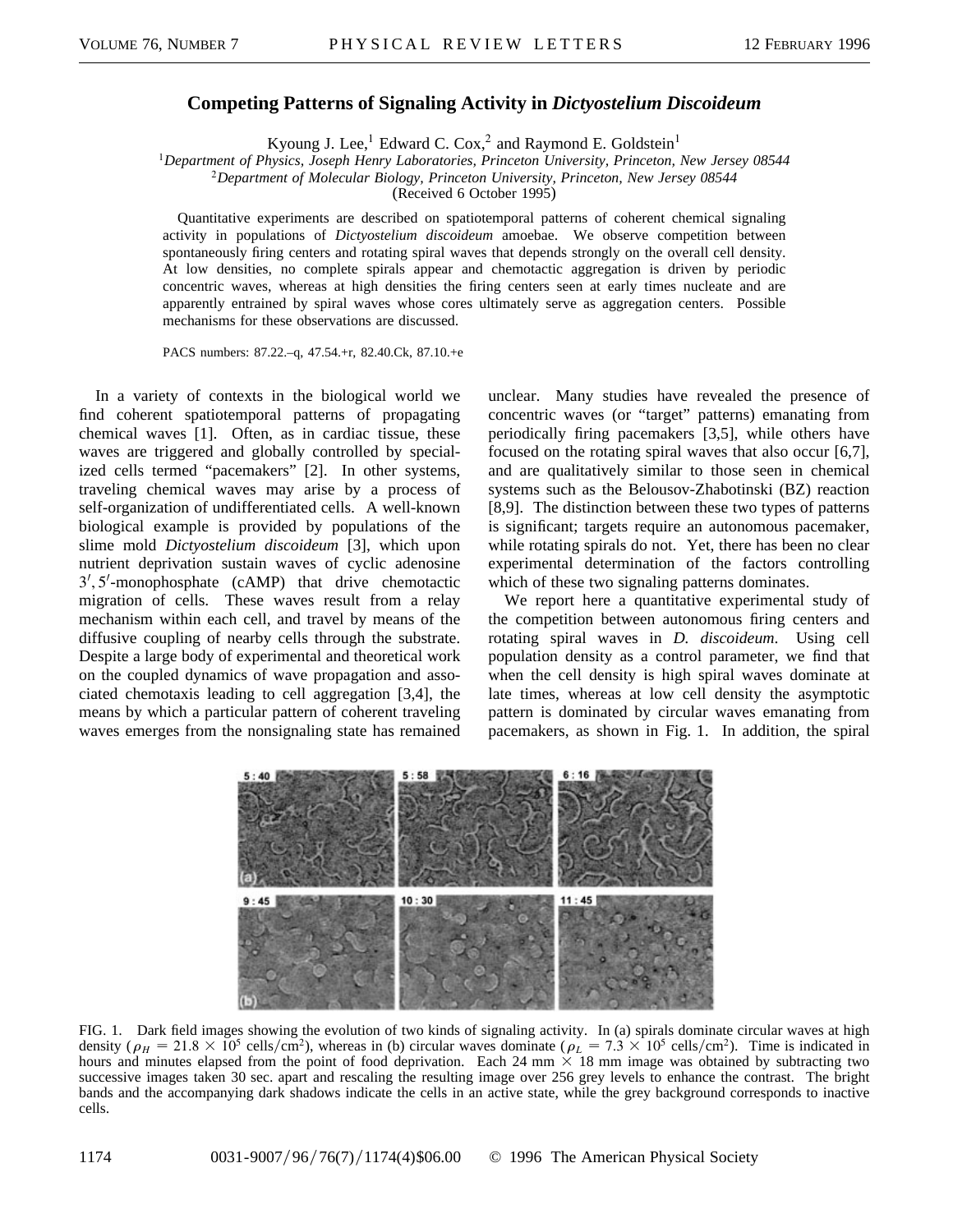waves themselves originate in the instabilities of finite wave segments [10] and apparently entrain the firing centers. In a low density system, the firing centers also entrain each other. In both cases, the dynamical evolution proceeds from random firings to *periodic* events. The density-dependent competition between signaling patterns is similar to that seen recently in the BZ reaction in the presence of a catalyst imprinted on a lattice of varying density [11]. The appearance of spirals only in a limited range of densities suggests that variations in the diffusive coupling of excitable elements lead to pattern selection. Our results also relate to recent theoretical studies of mechanisms for spiral symmetry breaking [12], specific biochemical origins for pattern evolution [13], and feedback mechanisms [14], as well as the role of stochasticity in pattern selection [15].

First, we briefly review the essential features of the signaling mechanism. Signaling begins with the synthesis of the messenger molecule cAMP from ATP by adenylate cyclase within individual cells [16]. It is also degraded to 5'-AMP by phosphodiesterase. Both cAMP and phosphodiesterase are excreted through the cell membrane wall. The production of cAMP within individual cells is stimulated and controlled by the state of cAMP receptors in the cell membrane: When the receptors are fully saturated with cAMP, the synthesis of internal cAMP stops. It is now well documented in both experiments and model studies [7] that these chemical reactions can produce rotating spiral waves and circular waves of collective chemical activity in spatially extended systems like those shown in Fig. 1.

In our experiments, cells were grown using standard culturing techniques [17]. This preparation yields a monolayer of cells spread on the surface of an agar layer in a dish. Signaling is generally initiated within several hours after nutrient deprivation, during which time the cells were kept in the dark. Patterns of signaling activity were monitored using a dark field optical setup [18], sensitive to changes in optical properties of the cells in response to chemical waves [19].

Figure 1 shows the evolution of spatiotemporal patterns observed in experiments with two different initial cell densities. In both cases, the spontaneous firing of many cells is observed in the form of spreading circular wave fronts. Spiral waves can form from broken wave segments that naturally arise from inhomogeneities in the medium. When the initial cell density  $\rho$  is high ( $\rho$ <sub>*H*</sub>), as in Fig. 1(a), competition between circular waves and spirals is quite apparent—spirals eventually suppress all firing events.

A dramatically different situation arises when the initial cell density is low  $(\rho_L)$ , shown in Fig. 1(b). As in the system with  $\rho$ <sub>*H*</sub>, many firing centers appear at an early stage (but with a longer induction period), and, at the same time, wave segments also form from inhomogeneities in the medium. In contrast to high density populations, however, the broken ends of the

waves do not evolve to full spirals, and firings continue to the later cell aggregation phase.

We have located all the firing events occurring during the signaling phase of development. Focusing first on the case of high cell density, Fig. 2(a) shows the positions of firing centers along with those of the spiral cores that ultimately form. We find that most centers fire only once. Given our spatial resolution, the size of the cells ( $\sim$ 8  $\mu$ m), and the scale of their random motion, it is not possible for us to determine whether those most closely spaced clusters of data points arise from distinct cells firing independently, or instead from identical cells which have simply moved during the course of observation. Since spirals evolve from the ends of broken waves, the locations of the spiral cores are not correlated with the centers.

A quantification of firing-center and spiral competition is the time evolution of the number of firing events. Figure 3(a) shows this for the same  $\rho_H$  as Fig. 2(a). The number *N* of firing events initially increases in time, reaches a maximum value, then ultimately vanishes as the spirals become more fully formed. Let us now contrast this behavior with our observations at low densities. First, as shown in Fig. 2(b), there are overwhelmingly many more firing centers at  $\rho_L$  than  $\rho_H$  [compare with Fig. 2(a)]. With the smaller average distance between centers, the ability of broken wave segments to survive as spirals is greatly diminished.

At  $\rho_L$ , no complete spirals form, and firing centers survive until the later aggregation stage (at  $\approx$ 11 h), as shown in Fig. 3(b). Figure 3 illustrates the fact that the fractional subpopulation of firing centers  $(N/\rho)$  *decreases* with density. This suggests that the formation of a center is not simply a characteristic of a subpopulation of cells, but rather is determined in part by cell-cell interactions [20]. Likewise, the lack of correlation between the positions of the centers and the spiral cores suggests that the latter are determined primarily by the positions



FIG. 2. Composite diagrams showing the location of firing centers (filled circles) and spiral cores (empty circles): (a)  $\rho = \rho_H$ ; (b)  $\rho = \rho_L$ .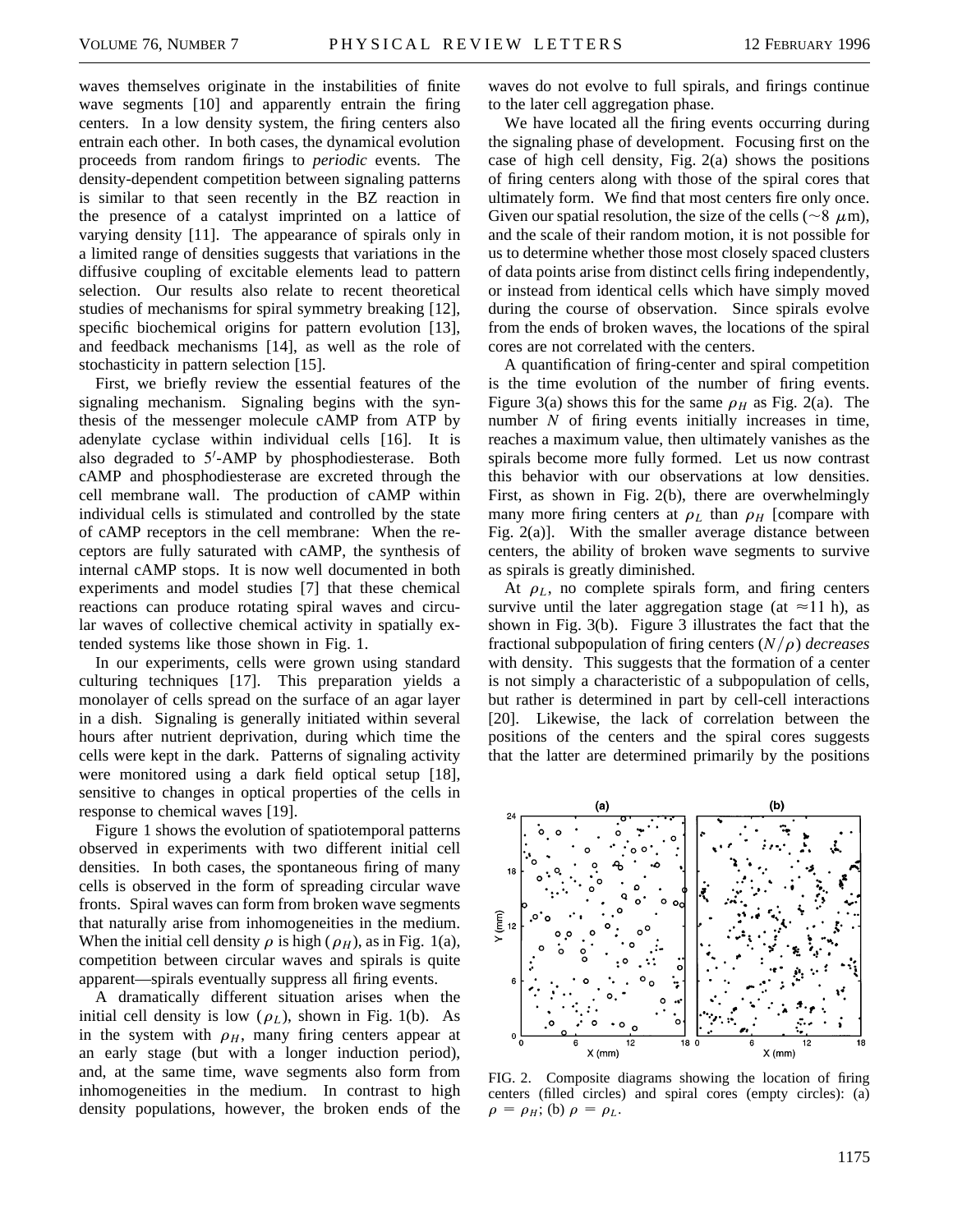

FIG. 3. Dynamical evolution of the number of firing centers per unit time (min) and unit area (cm<sup>2</sup>): (a)  $\rho = \rho_H$ ; (b)  $\rho = \rho_L$ ; (c) composite of (a) and (b) and  $1.5\rho_L$  (triangles), and  $3.5\rho_L$  (diamonds). The plots were obtained by counting the number of firing centers in 15 min intervals.

and dynamics of wave segments, rather than intrinsic properties of the cells at the core.

Systems with several different  $\rho$  in addition to the two already discussed have also been studied. In a system with  $\rho = 1.5\rho_L$ , similar entrainment dynamics appear between spirals and centers and between different centers. In this case, *N* initially increases, reaches a maximum, decreases gradually as before, but to a nonzero value, as shown in Fig. 3(c). In systems with higher values of  $\rho$  (toward and beyond  $\rho$ <sub>*H*</sub>), spirals gradually extinguish firing events with the same entrainment dynamics as  $\rho_H$ .

At all densities, a peak in the number of firing centers occurs at intermediate times. (The gradual increase in *N* during the period  $10-12$  hours at  $\rho_L$  is due to the increase in the firing *frequency* of the surviving centers.) In the high-density systems, the decrease in *N* beyond the peak appears to be due to a suppression of firing centers by spiral waves. Some direct evidence for this is presented in Fig. 4. Over the course of three periods of firing activity, a pair of nearby spiral waves repeatedly passes through a center (indicated by an arrow). Because the firing frequency of the center is slower than the rotation frequency of spiral waves [21], the collision zone at which waves annihilate gradually moves toward the center (first three frames in Fig. 4), and ultimately the firing center is suppressed (last frame in Fig. 4). This observed behavior can



FIG. 4. Enlarged images showing suppression of a lowfrequency center by a higher-frequency spiral wave at  $\rho_H$ .

be viewed as an *entrainment* of slow centers by faster periodic spiral waves. A corollary to this observation is that since the spiral waves all have very similar rotation frequencies they are not effective in suppressing one another. However, we have observed some examples of the breaking of symmetry between members of a spiral pair, leading to dominance of one over the other (as seen left of center in the first frame of Fig. 1). This is consistent with theoretical arguments based on the existence of certain ultraslow chemical dynamics [12], or from chemical inhomogeneities in the medium [13]. Similar observations on the suppression of slow autonomous centers by spirals were reported without quantification in earlier experiments on the Belousov-Zhabotinskii reaction in a Petri dish [22] and in cellular automaton models [23]. The decrease in *N* in the low-density systems appears to arise from the competition *among* firing centers, rather than from the influence of incomplete spirals (wave segments). For instance, a center that fires with a higher frequency may suppress a slowly firing neighbor. Taken together, these earlier observations and the present ones suggest that this entrainment phenomenon is a generic feature of excitable media.

Among the possible mechanisms for firing center suppression, several appear quite likely on the basis of known experimental and/or theoretical observations. First, from the general phenomenology of excitable media, we may expect the passage of cAMP waves past a center to act as a kind of phase resetting event, leading to synchronization. This would be a *local* version of oscillator entrainment, mediated by the passage of waves, complementary to that studied recently in systems with *global* coupling [24,25]. It may also be an example of "spatiotemporal stochastic resonance" [15], in which a wave of excitation entrains noisy excitable elements (e.g., the firing centers). Second,